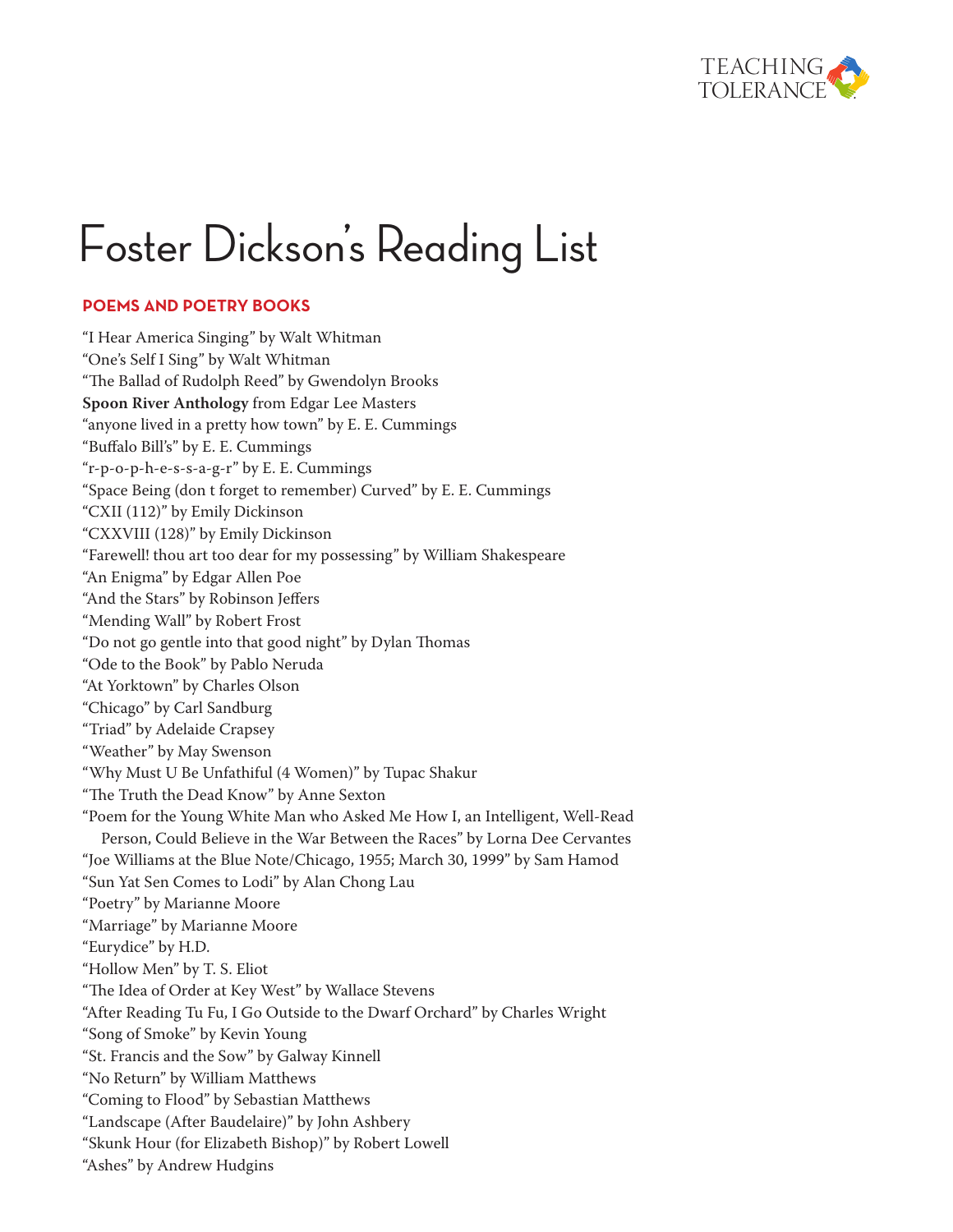

"Daddy" by Sylvia Plath "Dear John Wayne" by Louise Erdrich "Richard Cory" by Edgar Arlington Robinson "The Young Housewife" by William Carlos Williams "The Red Wheelbarrow" by William Carlos Williams "In a station at the Metro" by Ezra Pound "River Merchant's Wife: A Letter" translated by Ezra Pound "Report to the Stockholders" by John Beecher "In Egypt Land" by John Beecher *The Journey of York* by Frank X Walker *Blue Front* by Martha Collins *leadbelly* by Tyehimba Jess "For the Confederate Dead" by Kevin Young

# **Poetry Anthologies and Mags Students Pick and Choose From Themselves**

*Unsettling America: An Anthology of Contemporary Multicultural Poetry*, **Maria Mazziotti Gillan and Jennifer Gillan (eds.)** *Book of Luminous Things: An International Anthology of Poetry*, Czeslaw Milosz (ed.) *From Totems to Hip Hop*, Ishmael Reed (ed.) *American Poetry Review*

#### **Short Stories**

"Story of an Hour" by Kate Chopin "Looking for Work" by Gary Soto "The Storm" by Kate Chopin "Everyday Use" by Alice Walker "Sawdust" by Chris Offutt "Sucker" by Carson McCullers "The Yellow Wallpaper" by Charlotte Perkins Gilman "Earthquake in Chile" by Gustav Kleist "American History" by Judith Ortiz Cofer "The Abandoner" by Ma Jian "Conversion of the Jews" by Philip Roth

#### **Novels**

*Siddhartha* by Herman Hesse *Notes from Underground* by Fyodor Dostoevsky *Whirligig* by Paul Fleischman *House on Mango Street* by Sandra Cisneros *The Meaning of Consuelo* by Judith Ortiz Cofer *To Kill A Mockingbird* by Harper Lee *John Henry Days* by Colson Whitehead